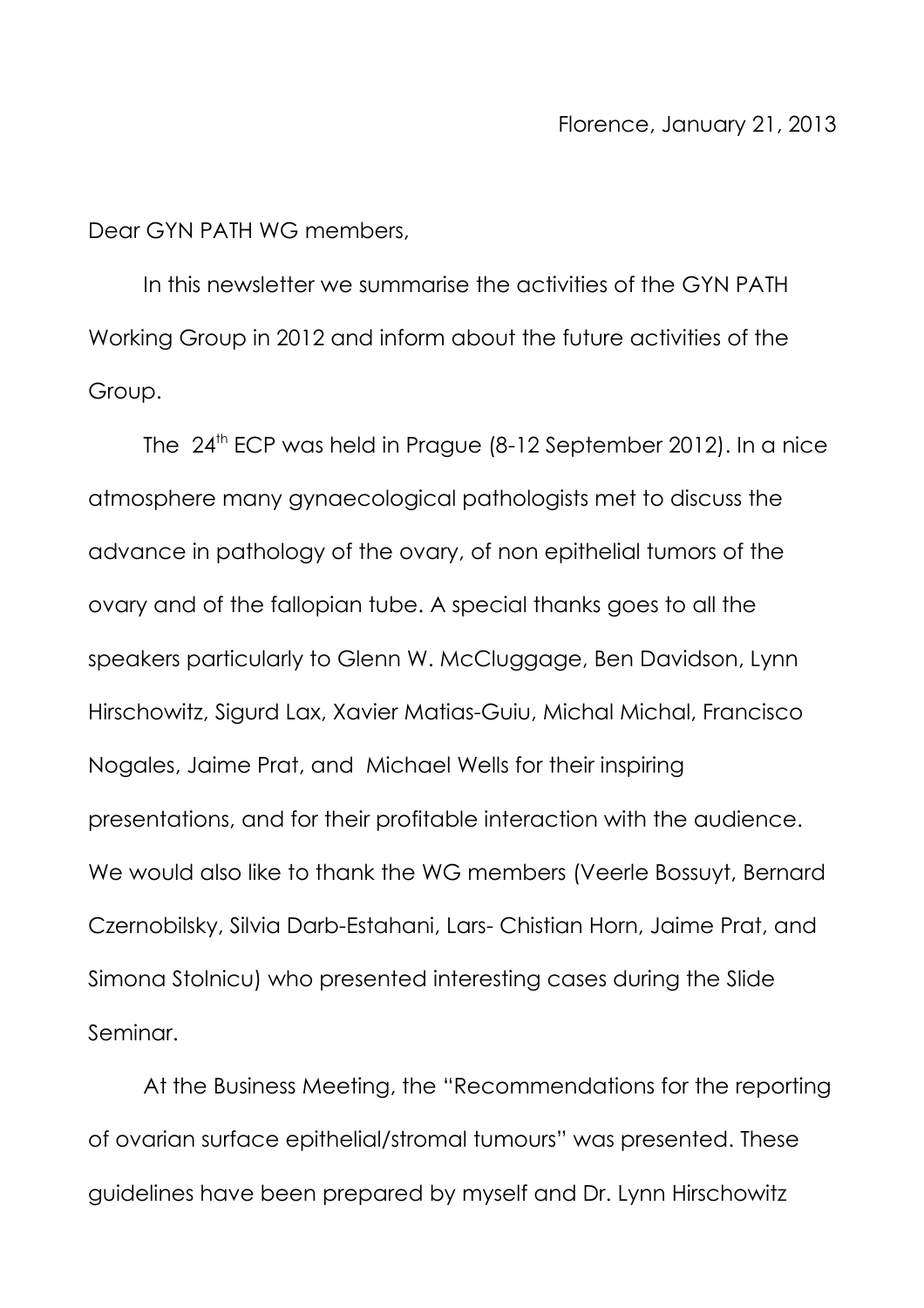(Birmingham, UK) and revised by six distinguished experts of our group namely Harry HOLLEMA; Sigurd LAX; Glenn MCCLUGGAGE; Francisco NOGALES; Jaime PRAT; and Michael WELLS. We are happy to inform that rhe guidelines have been endorsed by the WG members by email. Actually the document can be downloaded from the ESP website [\(http://www.esp-pathology.org/pdf/GYN%20WG](http://www.esp-pathology.org/pdf/GYN%20WG%20Recommendations%20PoPr.pdf) [%20Recommendations%20PoPr.pdf\)](http://www.esp-pathology.org/pdf/GYN%20WG%20Recommendations%20PoPr.pdf) These guidelines, represent a tentative to homogenize the pathologists' referrals around Europe, since, as you well know, the attitudes are quite different among different areas and different regions.

We warmly invite you to diffuse the guidelines in your practice and in your country.

During the Business Meeting, several new Pathologists joined our group, so now the WG encompasses many new members from European and extraeuropean countries. We recall that the Group is open to all pathologists with interest in Gynaecological Pathology and we encourage you to introduce new members to our Group. In order to join the Group please send an e-mail to Maria Rosaria Raspollini ([mariarosaria.raspollini@aouc.unifi.it](mailto:mariarosaria.raspollini@aouc.unifi.it)) indicating the full address, the position, the areas of diagnostic practice, expertise, and the main research interests. I remind you that the membership of ESP is a prerequisite to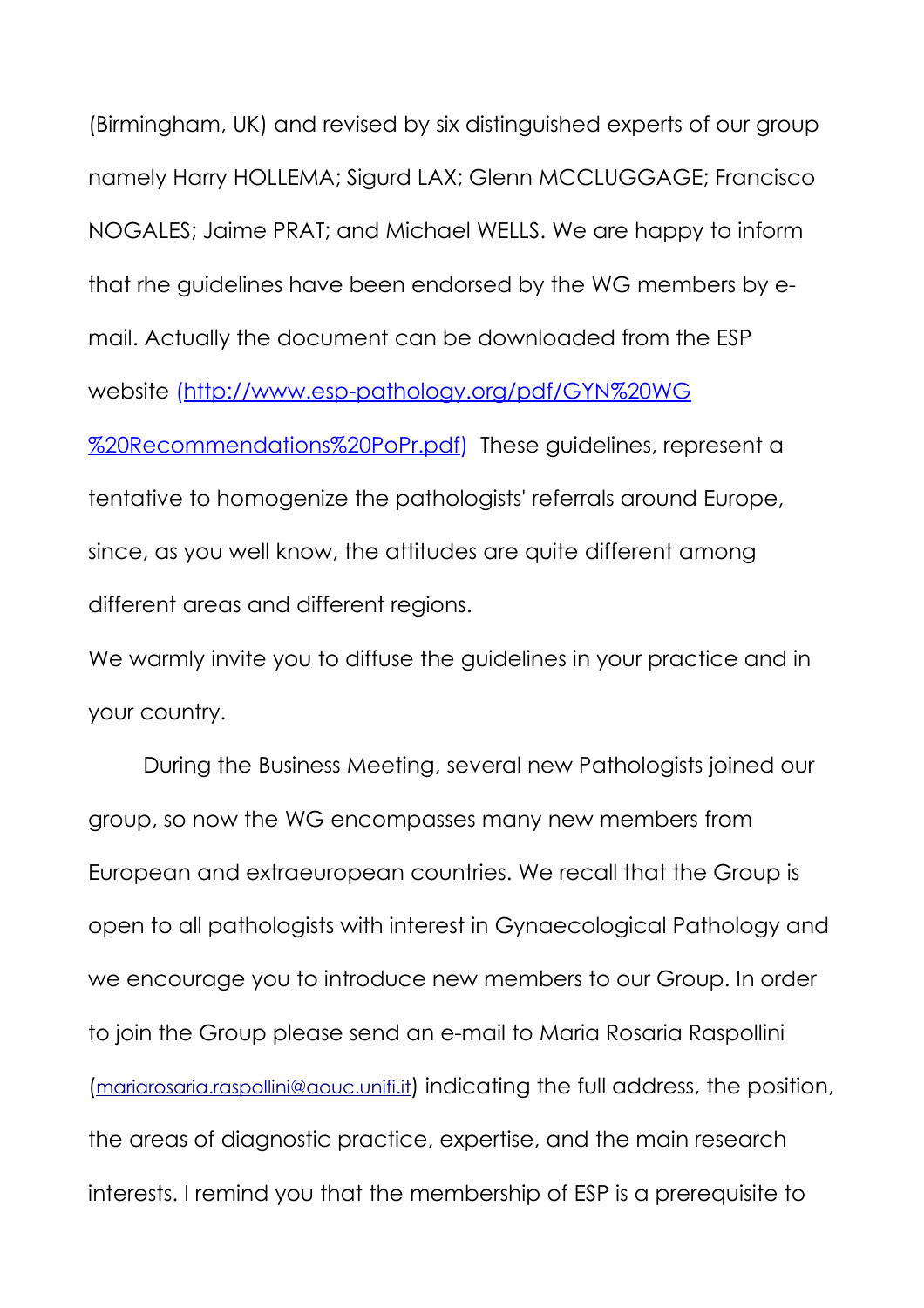join WG activities. Application for Membership of the European Society of Pathology may be obtained by web site http://esp-pathology.org.

The upcoming 25<sup>th</sup> ECP will be held in Lisbon, Portugal (31 August to 4 September, this year). The Congress Venue will be the Centro de Congressos de Lisboa. The core of the programme of the Congress will encompass interesting sessions on Gynaecological Pathology of which the main topic will be cervical pathology. A wide range of scientific sessions will be offered, comprising Slide Seminar; Short Course, Symposia, Videomicroscopy, and Special Session, as well as Poster and Oral Free Paper sessions. The program of our group sessions is awaiting for final approval by the scientific committee and it will be soon available on the website of the Congress.

For the Slide Seminar, we would like to propose the same successful form of the last ECP in Prague with the presentation of singular and intriguing cases by the GYN PATH WG members. **So we kindly invited all members interested to submit cases related to cervical pathology for the Slide Seminar**.

Since we are looking to organize the session as soon as possible, please send the case report at your earliest convenience to mariarosaria.raspollini@aouc.unifi.it.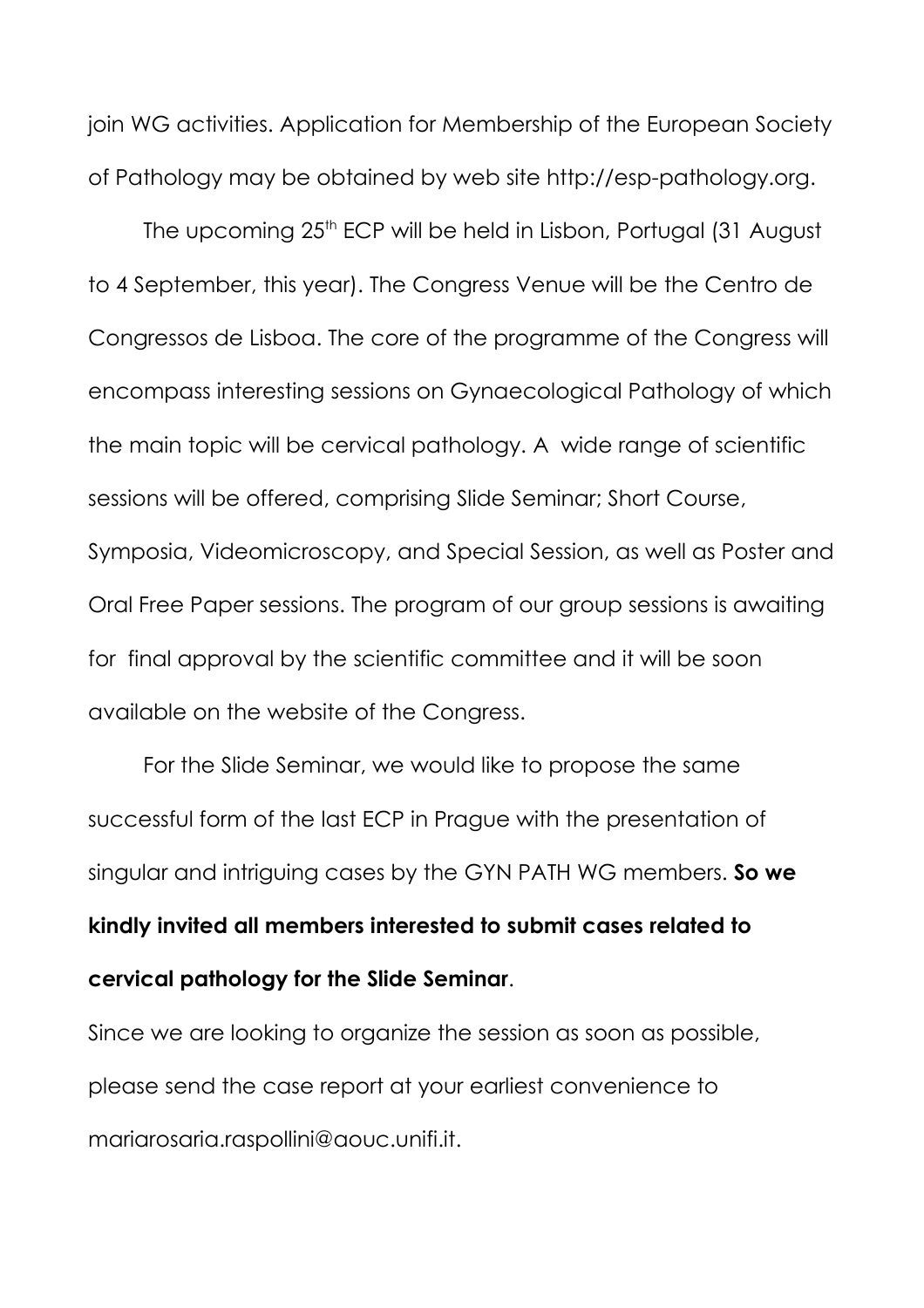In the next month, you will receive a questionnaire concerning the sampling and the reporting of cervical, vaginal, and vulvar pathology. We strongly recommend all members to answer to the questionnaire: we would like to prepare a survey on the different ways of sampling and working in the European countries. We hope to be able to present and discuss the results in Lisbon.

Finally, in order to stimulate the interactions between the WG members, we forward the request of Prof. Pavel Dundr, from 1st Medical Faculty, Charles University in Prague and member of the Executive Committee of Czech Society of Pathologists. Prof. Dundr (pdundr@seznam.cz) is preparing a study of atypical polypoid adenomyomas, including their molecular pathology analysis. These lesions are quite rare, but he has already collected 8 cases from three Department of Pathology from Czech Republic. More cases would be welcome. Prof. Dundr proposes to the other members, who would be contributing with other cases, to be co-authors of an upcoming publication.

Please write to us for any interesting news and information related to Congresses, Courses in our field or any project you would like to share with the WG members.